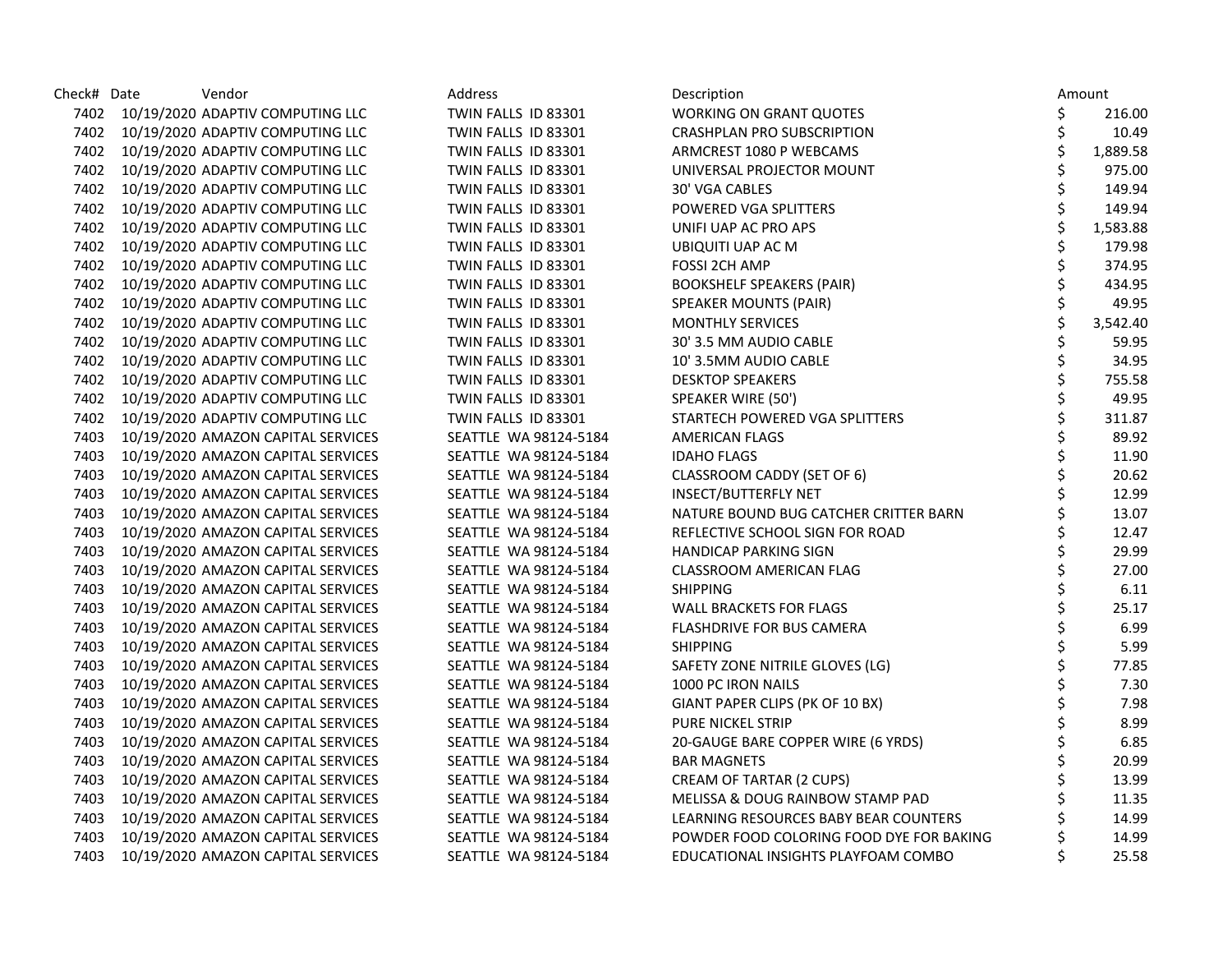| 7403 | 10/19/2020 AMAZON CAPITAL SERVICES       | SEATTLE WA 98124-5184    | LEGATO COUNTING BEAR ACTIVITY SHETS & eBOOK    | \$<br>12.97    |
|------|------------------------------------------|--------------------------|------------------------------------------------|----------------|
|      | 7403 10/19/2020 AMAZON CAPITAL SERVICES  | SEATTLE WA 98124-5184    | 3 PACK LIQUID MOTION BUBBLER TIMER SENSORY CAL | \$<br>14.55    |
| 7403 | 10/19/2020 AMAZON CAPITAL SERVICES       | SEATTLE WA 98124-5184    | LETTER ABC'S 123'S WOODEN STAMP KIT            | 19.75          |
| 7403 | 10/19/2020 AMAZON CAPITAL SERVICES       | SEATTLE WA 98124-5184    | <b>SHIPPING</b>                                | 4.99           |
| 7403 | 10/19/2020 AMAZON CAPITAL SERVICES       | SEATTLE WA 98124-5184    | <b>SHPPING</b>                                 | 9.50           |
| 7403 | 10/19/2020 AMAZON CAPITAL SERVICES       | SEATTLE WA 98124-5184    | <b>COFFEE FILTERS</b>                          | 6.99           |
| 7403 | 10/19/2020 AMAZON CAPITAL SERVICES       | SEATTLE WA 98124-5184    | POSTER BOARD                                   | 69.58          |
| 7403 | 10/19/2020 AMAZON CAPITAL SERVICES       | SEATTLE WA 98124-5184    | SAFETY FLAGS                                   | 113.76         |
| 7404 | 10/19/2020 AMERICAN FIDELITY             | OKLAHOMA CITY OK 73125   | HSA DEPOSIT - 102020                           | 751.75         |
| 7405 | 10/19/2020 ANDERSONS INC                 | POCATELLO ID 83205       | <b>FILTERS FOR BUILDINGS</b>                   | 305.04         |
| 7406 | 10/19/2020 APPLE INC.                    | DALLAS TX 75284-6095     | iPAD MINI WI-FI 64 GB - SPACE GRAY (10 PACK)   | 22,440.00      |
| 7407 | 10/19/2020 ASSOCIATED BUSINESS FORMS LLC | TWIN FALLS ID 83301      | TEACHER ABSENCE FORMS (1000 FORMS)             | 104.00         |
| 7407 | 10/19/2020 ASSOCIATED BUSINESS FORMS LLC | TWIN FALLS ID 83301      | <b>SHIPPING &amp; HANDELING</b>                | 19.89          |
| 7408 | 10/19/2020 BLUE CROSS OF IDAHO           | <b>BOISE ID 83707</b>    | MEDICAL BENEFIT - 102020                       | 32,585.58      |
| 7409 | 10/19/2020 SPARKLIGHT                    | PHOENIX AZ 85062-8000    | PHONE SERVICE                                  | 331.54         |
| 7410 | 10/19/2020 CAXTON                        | CALDWELL ID 83605-3299   | LAMINATING POUCHES                             | \$<br>53.25    |
| 7410 | 10/19/2020 CAXTON                        | CALDWELL ID 83605-3299   | DRY ERASE FINE TIP-BLACK                       | \$<br>12.57    |
| 7410 | 10/19/2020 CAXTON                        | CALDWELL ID 83605-3299   | PACK OF 12 KID SCISSORS                        | 16.85          |
| 7410 | 10/19/2020 CAXTON                        | CALDWELL ID 83605-3299   | MULTICULTURAL CARYONS                          | 6.50           |
| 7410 | 10/19/2020 CAXTON                        | CALDWELL ID 83605-3299   | TRANSPARENT TAPE                               | 5.00           |
| 7410 | 10/19/2020 CAXTON                        | CALDWELL ID 83605-3299   | <b>BRIGHT HUES FEATHER ASST</b>                | 9.30           |
| 7410 | 10/19/2020 CAXTON                        | CALDWELL ID 83605-3299   | <b>WIGGLE EYES ASSORT</b>                      | \$<br>5.74     |
| 7410 | 10/19/2020 CAXTON                        | CALDWELL ID 83605-3299   | PLASTIC BUTTON ASSORT                          | \$<br>10.21    |
| 7410 | 10/19/2020 CAXTON                        | CALDWELL ID 83605-3299   | AIR DRY CLAY                                   | 27.85          |
| 7410 | 10/19/2020 CAXTON                        | CALDWELL ID 83605-3299   | 9 x 12 BRIGHT WHITE CONSTRUCTION PAPER         | 8.10           |
|      | 7411 10/19/2020 CITY OF HANSEN           | HANSEN ID 83334          | <b>WATER</b>                                   | 229.50         |
| 7411 | 10/19/2020 CITY OF HANSEN                | HANSEN ID 83334          | <b>SEWER</b>                                   | \$<br>301.50   |
| 7411 | 10/19/2020 CITY OF HANSEN                | HANSEN ID 83334          | <b>IRRIGATION</b>                              | \$<br>15.03    |
|      | 7412 10/19/2020 CULLIGAN MAGIC VALLEY    | TWIN FALLS ID 83301      | ELEMENTARY                                     | \$<br>77.85    |
|      | 7412 10/19/2020 CULLIGAN MAGIC VALLEY    | TWIN FALLS ID 83301      | JR/SR HIGH                                     | \$<br>68.90    |
| 7413 | 10/19/2020 SHAMROCK FOODS                | SEATTLE WA 98124-1846    | <b>FOOD PRODUCTS</b>                           | \$<br>1,290.04 |
| 7413 | 10/19/2020 SHAMROCK FOODS                | SEATTLE WA 98124-1846    | <b>FOOD PRODUCTS</b>                           | \$<br>765.39   |
| 7413 | 10/19/2020 SHAMROCK FOODS                | SEATTLE WA 98124-1846    | <b>FOOD PRODUCTS</b>                           | \$<br>909.42   |
| 7413 | 10/19/2020 SHAMROCK FOODS                | SEATTLE WA 98124-1846    | <b>FOOD PRODUCTS</b>                           | \$<br>74.64    |
| 7413 | 10/19/2020 SHAMROCK FOODS                | SEATTLE WA 98124-1846    | <b>FOOD PRODUCTS</b>                           | \$<br>445.07   |
|      | 7413 10/19/2020 SHAMROCK FOODS           | SEATTLE WA 98124-1846    | <b>FOOD PRODUCTS</b>                           | 90.72          |
| 7413 | 10/19/2020 SHAMROCK FOODS                | SEATTLE WA 98124-1846    | <b>CREDIT</b>                                  | (481.56)       |
| 7413 | 10/19/2020 SHAMROCK FOODS                | SEATTLE WA 98124-1846    | <b>CREDIT</b>                                  | (316.35)       |
| 7414 | 10/19/2020 GEM STATE PAPER               | TWIN FALLS ID 83303-0469 | TRASH CANS & STERIPHENE                        | 25.09          |
| 7414 | 10/19/2020 GEM STATE PAPER               | TWIN FALLS ID 83303-0469 | SOAP/STERIPHENE/TRASH CANS                     | \$<br>150.51   |
|      | 7414 10/19/2020 GEM STATE PAPER          | TWIN FALLS ID 83303-0469 | TO GO CONTAINERS                               | \$<br>112.87   |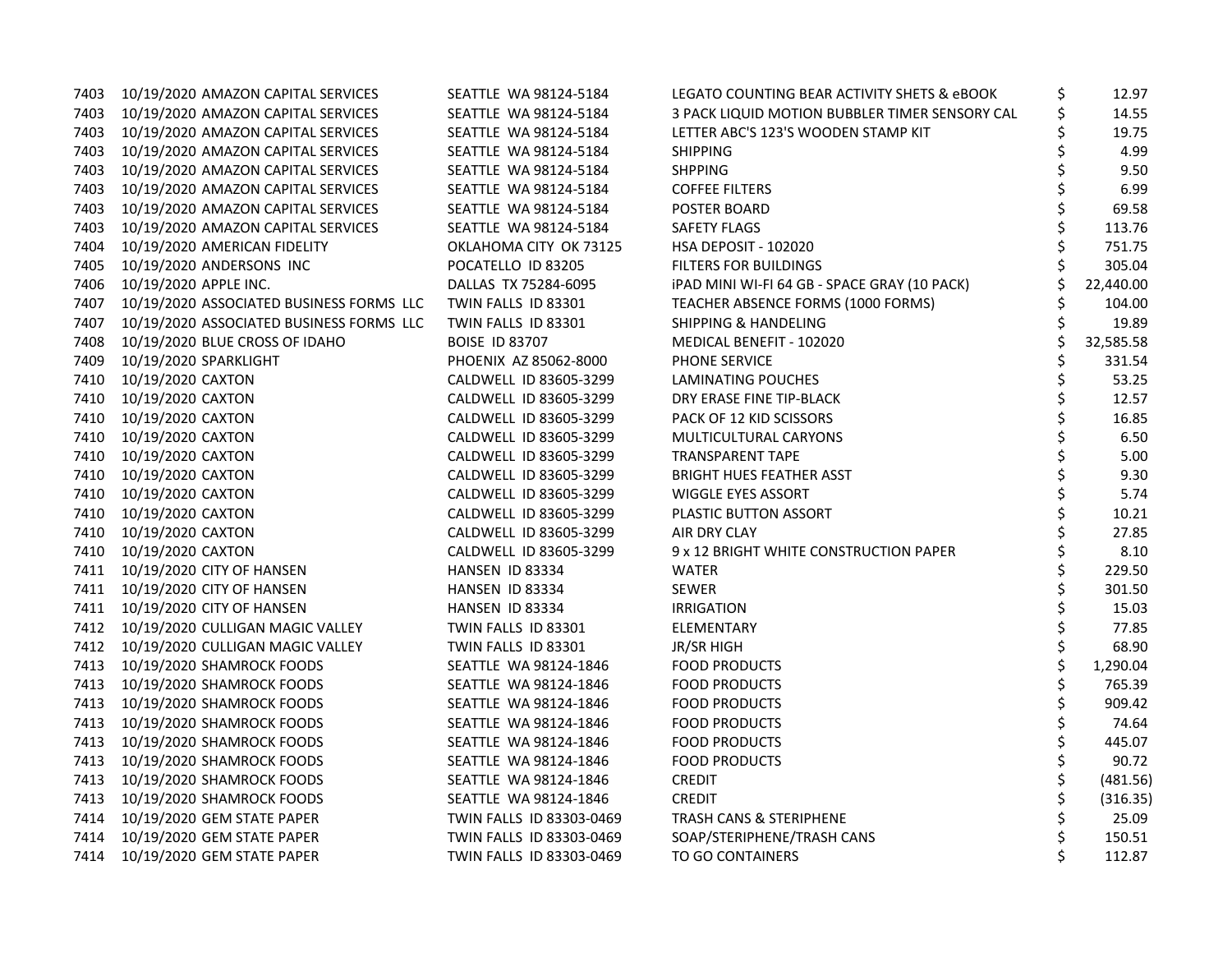| 7414 | 10/19/2020 GEM STATE PAPER                  | TWIN FALLS ID 83303-0469 | HINGED FOAM CONTAINER                           | \$<br>91.80  |
|------|---------------------------------------------|--------------------------|-------------------------------------------------|--------------|
| 7414 | 10/19/2020 GEM STATE PAPER                  | TWIN FALLS ID 83303-0469 | <b>TRASH BAGS</b>                               | 70.80        |
| 7414 | 10/19/2020 GEM STATE PAPER                  | TWIN FALLS ID 83303-0469 | TRASH BAGS                                      | 71.10        |
|      | 7414 10/19/2020 GEM STATE PAPER             | TWIN FALLS ID 83303-0469 | HAND SANITIZER DISPENSERS                       | 855.50       |
|      | 7414 10/19/2020 GEM STATE PAPER             | TWIN FALLS ID 83303-0469 | HAND SANITIZER DISPENSERS                       | 715.00       |
| 7414 | 10/19/2020 GEM STATE PAPER                  | TWIN FALLS ID 83303-0469 | FOAM HAND SOAP                                  | 219.20       |
| 7414 | 10/19/2020 GEM STATE PAPER                  | TWIN FALLS ID 83303-0469 | FOAM HAND SOAP                                  | 219.20       |
| 7414 | 10/19/2020 GEM STATE PAPER                  | TWIN FALLS ID 83303-0469 | <b>STERIPHENE</b>                               | 98.62        |
| 7414 | 10/19/2020 GEM STATE PAPER                  | TWIN FALLS ID 83303-0469 | MULTI FOLD TOWELS                               | 60.93        |
| 7414 | 10/19/2020 GEM STATE PAPER                  | TWIN FALLS ID 83303-0469 | <b>HAND SOAP</b>                                | 76.38        |
| 7414 | 10/19/2020 GEM STATE PAPER                  | TWIN FALLS ID 83303-0469 | <b>FOAM TO GO CONTAINERS</b>                    | 135.64       |
| 7414 | 10/19/2020 GEM STATE PAPER                  | TWIN FALLS ID 83303-0469 | MULTI FOLD TOWELS                               | 60.93        |
| 7415 | 10/19/2020 GLACIER REFRIGERATION INC        | TWIN FALLS ID 83303      | OLDER FREEZER IN THE BACK REPAIRS               | 181.56       |
| 7415 | 10/19/2020 GLACIER REFRIGERATION INC        | TWIN FALLS ID 83303      | FRIG/FREEZER UP FRONT REPAIRS                   | 95.16        |
| 7415 | 10/19/2020 GLACIER REFRIGERATION INC        | TWIN FALLS ID 83303      | <b>OVEN REPAIR</b>                              | 200.00       |
| 7416 | 10/19/2020 GREAT AMERICA FINANCIAL SERV     | DALLAS TX 75266-0831     | <b>COPIER AGREEMENT-HS</b>                      | 121.00       |
| 7417 | 10/19/2020 HAFFNER'S LOCK & KEY             | TWIN FALLS ID 83301      | <b>COPIES OF KEYS &amp; KEY RINGS</b>           | 35.60        |
| 7417 | 10/19/2020 HAFFNER'S LOCK & KEY             | TWIN FALLS ID 83301      | <b>COPIES OF KEYS</b>                           | 7.20         |
| 7418 | 10/19/2020 HAMILTON SHAREE                  | KIMBERLY ID 83341        | <b>PSAT SUPPLIES &amp; SENIOR NIGHT BINDERS</b> | 157.25       |
| 7419 | 10/19/2020 HANSEN SCHOOL DISTRICT           |                          | MISSED PAYING SHAMROCK FOODS                    | 797.91       |
| 7420 | 10/19/2020 HANSEN SCHOOL DISTRICT #415      |                          | EMPLOYER SHARE FICA/MEDICARE - 102020           | 13,571.78    |
|      | 7421 10/19/2020 HANSEN SCHOOL DISTRICT #415 |                          | EMPLOYER SHARE RETIREMENT - 102020              | 20,419.34    |
|      | 7422 10/19/2020 HANSEN SCHOOL DISTRICT #415 |                          | SPECIAL ED CERTIFIED-ELE - 102020               | 4,142.80     |
|      | 7422 10/19/2020 HANSEN SCHOOL DISTRICT #415 |                          | SPECIAL ED CLASSIFIED-EL - 102020               | 728.70       |
| 7422 | 10/19/2020 HANSEN SCHOOL DISTRICT #415      |                          | SPECIAL ED CLASSIFIED-SE - 102020               | \$<br>903.18 |
|      | 7422 10/19/2020 HANSEN SCHOOL DISTRICT #415 |                          | SPECIAL ED PRESCHOOL-TEA - 102020               | 3,942.66     |
|      | 7422 10/19/2020 HANSEN SCHOOL DISTRICT #415 |                          | SPECIAL ED PRESCHOOL-PAR - 102020               | 438.72       |
|      | 7422 10/19/2020 HANSEN SCHOOL DISTRICT #415 |                          | DISTRICT ADMINISTRAT - 102020                   | 7,437.50     |
|      | 7422 10/19/2020 HANSEN SCHOOL DISTRICT #415 |                          | SPED SUPPORT CLASSIFIED - 102020                | 66.50        |
| 7422 | 10/19/2020 HANSEN SCHOOL DISTRICT #415      |                          | SPED SUPPORT DIRECTOR-SE - 102020               | 291.66       |
| 7422 | 10/19/2020 HANSEN SCHOOL DISTRICT #415      |                          | SPED SUPPORT DIRECTOR-EL - 102020               | 291.66       |
|      | 7422 10/19/2020 HANSEN SCHOOL DISTRICT #415 |                          | SPED SUPPORT-CERT - 102020                      | 4,890.66     |
|      | 7422 10/19/2020 HANSEN SCHOOL DISTRICT #415 |                          | COLLEGE/CAREER ADVISOR - 102020                 | 129.29       |
|      | 7422 10/19/2020 HANSEN SCHOOL DISTRICT #415 |                          | <b>GUIDANCE EXTENDED DAYS - 102020</b>          | 278.58       |
| 7422 | 10/19/2020 HANSEN SCHOOL DISTRICT #415      |                          | <b>GUIDANCE-SEC - 102020</b>                    | 2,628.55     |
| 7422 | 10/19/2020 HANSEN SCHOOL DISTRICT #415      |                          | GUIDANCE-ELEM - 102020                          | 785.92       |
|      | 7422 10/19/2020 HANSEN SCHOOL DISTRICT #415 |                          | <b>ACTIVITY WORKERS - 102020</b>                | \$<br>100.00 |
|      | 7422 10/19/2020 HANSEN SCHOOL DISTRICT #415 |                          | ACTIVITY-ATHLETIC DIRECT - 102020               | 433.33       |
|      | 7422 10/19/2020 HANSEN SCHOOL DISTRICT #415 |                          | ACTIVITY-COACH - 102020                         | 16,800.00    |
|      | 7422 10/19/2020 HANSEN SCHOOL DISTRICT #415 |                          | ELEMENTARY TEACHER - 102020                     | 41,749.60    |
|      | 7422 10/19/2020 HANSEN SCHOOL DISTRICT #415 |                          | ELEMENTARY-ELL CERTIFIED - 102020               | \$<br>259.58 |
|      |                                             |                          |                                                 |              |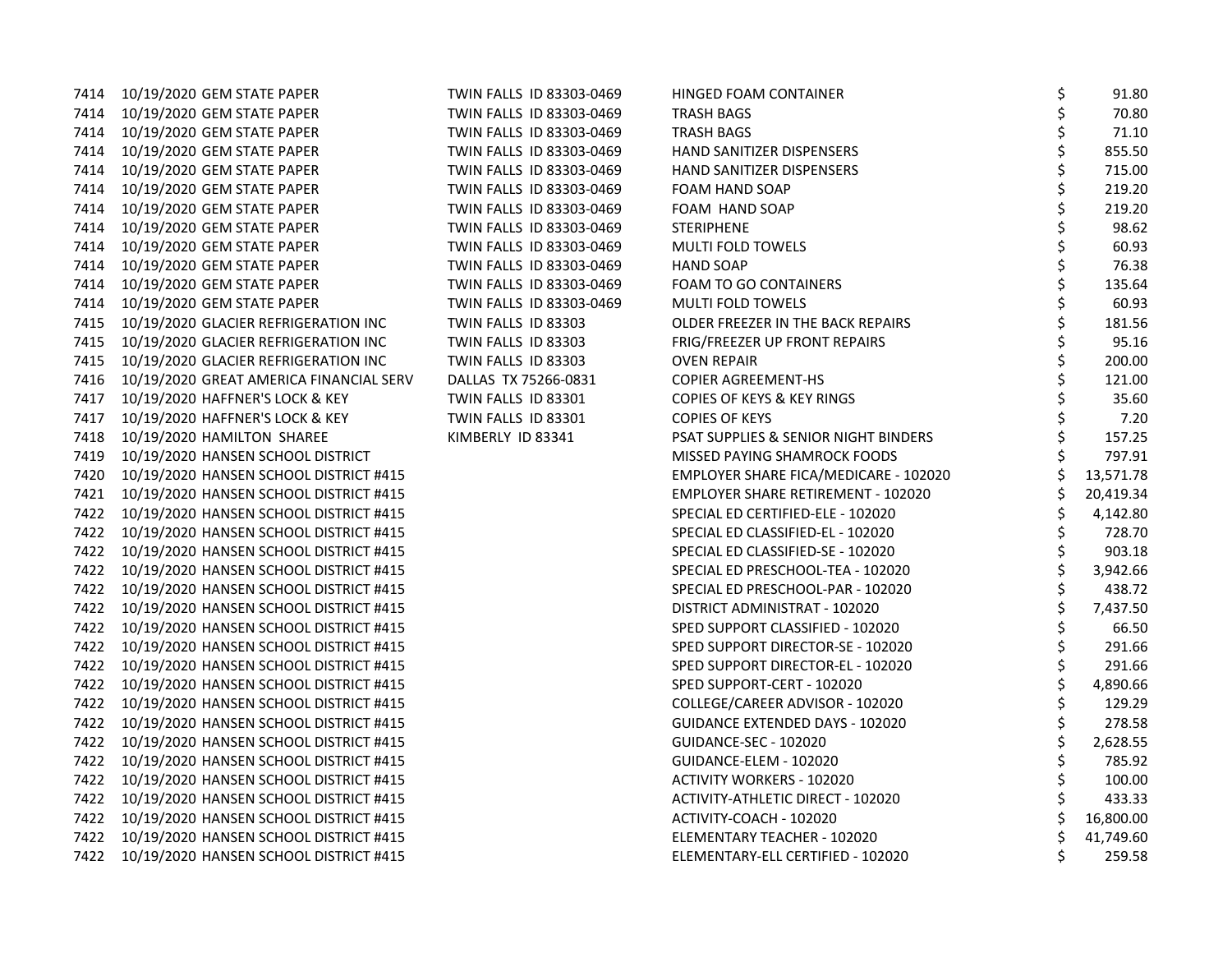7422 10/19/2020 HANSEN SCHOOL DISTRICT #415 7422 10/19/2020 HANSEN SCHOOL DISTRICT #415 7422 10/19/2020 HANSEN SCHOOL DISTRICT #415 7422 10/19/2020 HANSEN SCHOOL DISTRICT #415 7422 10/19/2020 HANSEN SCHOOL DISTRICT #415 7422 10/19/2020 HANSEN SCHOOL DISTRICT #415 7422 10/19/2020 HANSEN SCHOOL DISTRICT #415 7422 10/19/2020 HANSEN SCHOOL DISTRICT #415 7422 10/19/2020 HANSEN SCHOOL DISTRICT #415 7422 10/19/2020 HANSEN SCHOOL DISTRICT #415 7422 10/19/2020 HANSEN SCHOOL DISTRICT #415 7422 10/19/2020 HANSEN SCHOOL DISTRICT #415 7422 10/19/2020 HANSEN SCHOOL DISTRICT #415 7422 10/19/2020 HANSEN SCHOOL DISTRICT #415 7422 10/19/2020 HANSEN SCHOOL DISTRICT #415 7422 10/19/2020 HANSEN SCHOOL DISTRICT #415 7422 10/19/2020 HANSEN SCHOOL DISTRICT #415 7422 10/19/2020 HANSEN SCHOOL DISTRICT #415 7422 10/19/2020 HANSEN SCHOOL DISTRICT #415 7422 10/19/2020 HANSEN SCHOOL DISTRICT #415 7422 10/19/2020 HANSEN SCHOOL DISTRICT #415 7422 10/19/2020 HANSEN SCHOOL DISTRICT #415 7422 10/19/2020 HANSEN SCHOOL DISTRICT #415 7422 10/19/2020 HANSEN SCHOOL DISTRICT #415 7422 10/19/2020 HANSEN SCHOOL DISTRICT #415 7422 10/19/2020 HANSEN SCHOOL DISTRICT #415 7422 10/19/2020 HANSEN SCHOOL DISTRICT #415 7422 10/19/2020 HANSEN SCHOOL DISTRICT #415 7422 10/19/2020 HANSEN SCHOOL DISTRICT #415 7422 10/19/2020 HANSEN SCHOOL DISTRICT #415 7422 10/19/2020 HANSEN SCHOOL DISTRICT #415 7422 10/19/2020 HANSEN SCHOOL DISTRICT #415 7422 10/19/2020 HANSEN SCHOOL DISTRICT #415 7422 10/19/2020 HANSEN SCHOOL DISTRICT #415 7422 10/19/2020 HANSEN SCHOOL DISTRICT #415 7422 10/19/2020 HANSEN SCHOOL DISTRICT #415 7422 10/19/2020 HANSEN SCHOOL DISTRICT #415 7422 10/19/2020 HANSEN SCHOOL DISTRICT #415 7422 10/19/2020 HANSEN SCHOOL DISTRICT #415 7422 10/19/2020 HANSEN SCHOOL DISTRICT #415 7422 10/19/2020 HANSEN SCHOOL DISTRICT #415

| ELEMENTARY PARA - 102020                 | \$       | 1,076.25  |
|------------------------------------------|----------|-----------|
| SUB PARA-ELEMENTARY - 102020             | \$       | 76.00     |
| SUB TEACHER-ELEMENTARY - 102020          | \$       | 418.00    |
| SECONDARY TEACHER - 102020               | \$       | 33,099.41 |
| SECONDARY-WORKED PREP - 102020           | \$       | 136.32    |
| SECONDARY-ELL CERTIFIED - 102020         | \$       | 259.58    |
| SUB TEACHER-SECONDARY - 102020           | \$       | 418.00    |
| SUB ADMIN SECRETARY-SEC - 102020         | \$       | 76.00     |
| SECONDARY-VOCATIONAL EDU - 102020        | \$       | 3,697.91  |
| SPECIAL ED CERTIFIED-SEC - 102020        | \$       | 3,375.00  |
| CARES-ESSERF-SUB SECONDA - 102020        | \$       | 912.00    |
| <b>FOOD SERVICE - 102020</b>             | \$       | 3,451.50  |
| CARES-ESSERF SUB-ELEMENT - 102020        | \$       | 380.00    |
| 21st CENTURY-FOOD SERVIC - 102020        | \$       | 95.00     |
| 21st CENTURY-TRANSPORTAT - 102020        | \$       | 492.30    |
| 21st CENTURY GRANT DIREC - 102020        | \$       | 2,832.50  |
| 21st CENTURY GRANT-ENRIC - 102020        | \$       | 621.00    |
| 21ST CENTURY GRANT-CLASS - 102020        | \$       | 1,350.38  |
| 21st CENTURY GRANT-CERTI - 102020        | \$       | 2,588.50  |
| RURAL EDUC CLASSIFIED-EL - 102020        | \$       | 102.77    |
| TITLE IV-CLASSIFIED - 102020             | \$       | 483.75    |
| <b>MEDICIAD CLASSIFIED SEC - 102020</b>  | \$       | 1,986.67  |
| MEDICAID-CLASSIFIED ELEM - 102020        | \$       | 430.00    |
| <b>IDEA PART B PRESCHOOL - 102020</b>    | \$       | 408.50    |
| IDEA PART B CLASSIFIED S - 102020        | \$<br>\$ | 1,713.20  |
| <b>IDEA PART B-CLASSIFIED E - 102020</b> |          | 1,672.00  |
| MIGRANT C CERTIFIED SEC - 102020         | \$       | 222.50    |
| MIGRANT C-CLASSIFIED ELE - 102020        | \$<br>\$ | 1,100.69  |
| MIGRANT C CERTIFIED ELEM - 102020        |          | 691.25    |
| TITLE I-COUNSELOR - 102020               | \$       | 710.58    |
| TITLE I-CLASSIFIED - 102020              | \$<br>\$ | 2,233.71  |
| TITLE I-CERTIFIED - 102020               |          | 4,743.20  |
| SAFE & DRUG FREE - 102020                | \$       | 333.33    |
| SECONDARY-CTE-AG - 102020                | \$<br>\$ | 666.66    |
| TRANSPORTATION- ACTVTY D - 102020        |          | 170.20    |
| TRANSPORTATION- DOWN TIM - 102020        | \$       | 143.50    |
| TRANSPORTATION-OFFICE - 102020           |          | 211.81    |
| TRANSPORTATION-OTHER - 102020            | \$\$\$   | 229.60    |
| TRANSPORTATION- PUPIL TR - 102020        |          | 2,360.67  |
| TRANSPORTATION-MECHANIC - 102020         | \$       | 624.00    |
| TRANSPORTATION-SUPERVISO - 102020        | \$       | 499.20    |
|                                          |          |           |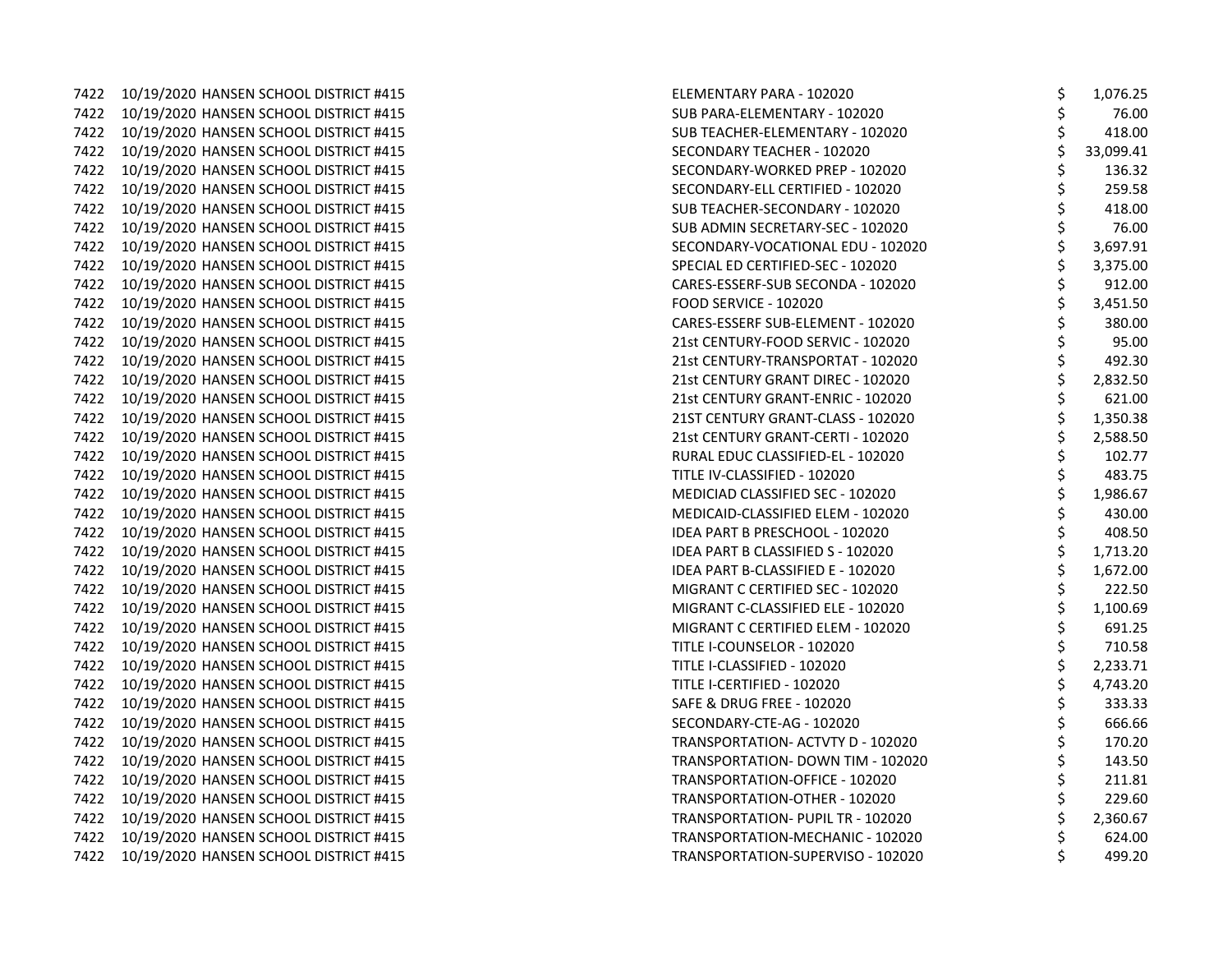|      | 7422 10/19/2020 HANSEN SCHOOL DISTRICT #415 |                               | <b>GROUNDS - 102020</b>            | \$<br>278.66   |
|------|---------------------------------------------|-------------------------------|------------------------------------|----------------|
|      | 7422 10/19/2020 HANSEN SCHOOL DISTRICT #415 |                               | <b>BUILDING MAINT - 102020</b>     | \$<br>4,357.96 |
|      | 7422 10/19/2020 HANSEN SCHOOL DISTRICT #415 |                               | BUILDING CARE - 102020             | \$<br>4,426.71 |
|      | 7422 10/19/2020 HANSEN SCHOOL DISTRICT #415 |                               | <b>BUSINESS OPERATION - 102020</b> | \$<br>3,372.93 |
| 7422 | 10/19/2020 HANSEN SCHOOL DISTRICT #415      |                               | ADMIN ASSISTANT-SEC - 102020       | \$<br>1,428.00 |
|      | 7422 10/19/2020 HANSEN SCHOOL DISTRICT #415 |                               | ADMIN ASSISTANT-ELEMENTA - 102020  | \$<br>1,254.60 |
|      | 7422 10/19/2020 HANSEN SCHOOL DISTRICT #415 |                               | ADMINISTRATION-SECONDARY - 102020  | \$<br>772.08   |
|      | 7422 10/19/2020 HANSEN SCHOOL DISTRICT #415 |                               | ADMINISTRATION-ELEMENTAR - 102020  | \$<br>4,899.83 |
| 7423 | 10/19/2020 HERNANDEZ DACIA                  | HANSEN ID 83334               | SUPPLIES FOR FAMILY NIGHT          | \$<br>95.82    |
| 7423 | 10/19/2020 HERNANDEZ DACIA                  | HANSEN ID 83334               | COMMUNITY SERVICE PROJECT-WINDSORS | \$<br>159.88   |
| 7423 | 10/19/2020 HERNANDEZ DACIA                  | HANSEN ID 83334               | FOOD FOR IMPACT CLUB               | \$<br>278.01   |
|      | 7423 10/19/2020 HERNANDEZ DACIA             | HANSEN ID 83334               | BEAR WORLD ENTRY FEE               | \$<br>129.00   |
|      | 7423 10/19/2020 HERNANDEZ DACIA             | HANSEN ID 83334               | <b>ENRICHMENT SUPPLIES</b>         | \$<br>847.39   |
| 7424 | 10/19/2020 HOWELL ELAYNE                    | <b>EDEN ID 83325</b>          | SNOW BLOWER                        | \$<br>300.00   |
| 7425 | 10/19/2020 IDAHO ASSOC. OF SCHOOL ADMIN     | <b>BOISE ID 83705</b>         | IDAHO RURAL SCHOOLS ASSOCIATION    | \$<br>450.00   |
| 7426 | 10/19/2020 IDAHO DIGITAL LEARNING           | <b>BOISE ID 83707</b>         | <b>PSYCHOLOGY</b>                  | \$<br>75.00    |
| 7426 | 10/19/2020 IDAHO DIGITAL LEARNING           | <b>BOISE ID 83707</b>         | <b>VARIOUS CLASSES</b>             | \$<br>510.00   |
|      | 7426 10/19/2020 IDAHO DIGITAL LEARNING      | <b>BOISE ID 83707</b>         | PATHWAYS TO SUCCESS                | \$<br>30.00    |
|      | 7426 10/19/2020 IDAHO DIGITAL LEARNING      | <b>BOISE ID 83707</b>         | <b>GEOMETRY</b>                    | \$<br>75.00    |
| 7426 | 10/19/2020 IDAHO DIGITAL LEARNING           | <b>BOISE ID 83707</b>         | <b>CAREER MATH-B</b>               | \$<br>525.00   |
|      | 7426 10/19/2020 IDAHO DIGITAL LEARNING      | <b>BOISE ID 83707</b>         | <b>GRAPHIC DESIGN</b>              | \$<br>75.00    |
| 7427 | 10/19/2020 IDAHO POWER                      | CAROL STREAM IL 60197-5381    | SOUTH MODULAR                      | \$<br>16.44    |
| 7427 | 10/19/2020 IDAHO POWER                      | CAROL STREAM IL 60197-5381    | <b>IRRIGATION PUMP</b>             | \$<br>199.82   |
|      | 7427 10/19/2020 IDAHO POWER                 | CAROL STREAM IL 60197-5381    | <b>FOOTBALL FIELD</b>              | \$<br>32.31    |
|      | 7427 10/19/2020 IDAHO POWER                 | CAROL STREAM IL 60197-5381    | <b>PRESCHOOL</b>                   | \$<br>34.80    |
| 7427 | 10/19/2020 IDAHO POWER                      | CAROL STREAM IL 60197-5381    | ELEMENTARY                         | \$<br>1,359.74 |
| 7427 | 10/19/2020 IDAHO POWER                      | CAROL STREAM IL 60197-5381    | <b>JR/SR HIGH</b>                  | \$<br>1,449.25 |
| 7428 | 10/19/2020 CSA CONSULTING LLC               | <b>BOISE ID 83709</b>         | MEDICAID ADMIN FEE                 | \$<br>185.99   |
| 7429 | 10/19/2020 INTEGRATED TECHNOLOGIES          | TWIN FALLS ID 83303-1843      | COPIES~HS 9/3/20-10/2/20           | \$<br>136.35   |
|      | 7430 10/19/2020 INTERMOUNTAIN GAS           | BISMARCK ND 58506-5600        | JR/SR HIGH                         | \$<br>43.64    |
|      | 7430 10/19/2020 INTERMOUNTAIN GAS           | <b>BISMARCK ND 58506-5600</b> | <b>ELEM</b>                        | \$<br>22.47    |
| 7430 | 10/19/2020 INTERMOUNTAIN GAS                | BISMARCK ND 58506-5600        | AG BLDG                            | \$<br>17.19    |
| 7430 | 10/19/2020 INTERMOUNTAIN GAS                | BISMARCK ND 58506-5600        | <b>PRESCHOOL</b>                   | \$<br>12.42    |
| 7430 | 10/19/2020 INTERMOUNTAIN GAS                | <b>BISMARCK ND 58506-5600</b> | DOME GYM                           | \$<br>9.79     |
|      | 7431 10/19/2020 LAMMERS TRUCK CENTER        | TWIN FALLS ID 83301           | BRAKES & SENSOR BUS 06-6           | \$<br>1,583.95 |
|      | 7432 10/19/2020 LASSO JAMES                 | TWIN FALLS ID 83301           | <b>ACTIVITY DRIVER MEAL</b>        | \$<br>6.50     |
|      | 7433 10/19/2020 MEADOW GOLD DAIRY           | ATLANTA GZ 30374-6496         | <b>MILK PRODUCTS</b>               | \$<br>1,808.27 |
| 7434 | 10/19/2020 NORCO                            | SALT LAKE CITY UT 84141-3124  | <b>TANK RENTAL</b>                 | \$<br>17.22    |
| 7434 | 10/19/2020 NORCO                            | SALT LAKE CITY UT 84141-3124  | <b>TANK RENTAL</b>                 | \$<br>6.51     |
|      | 7435 10/19/2020 OFFICE DEPOT                | PHOENIX AZ 85038-9248         | <b>HS OFFICE PRINTER TONER</b>     | \$<br>301.16   |
|      | 7436 10/19/2020 PRIMARY THERAPY SOURCE      | TWIN FALLS ID 83301           | OCCUPATIONAL THERAPY-HS            | \$<br>245.00   |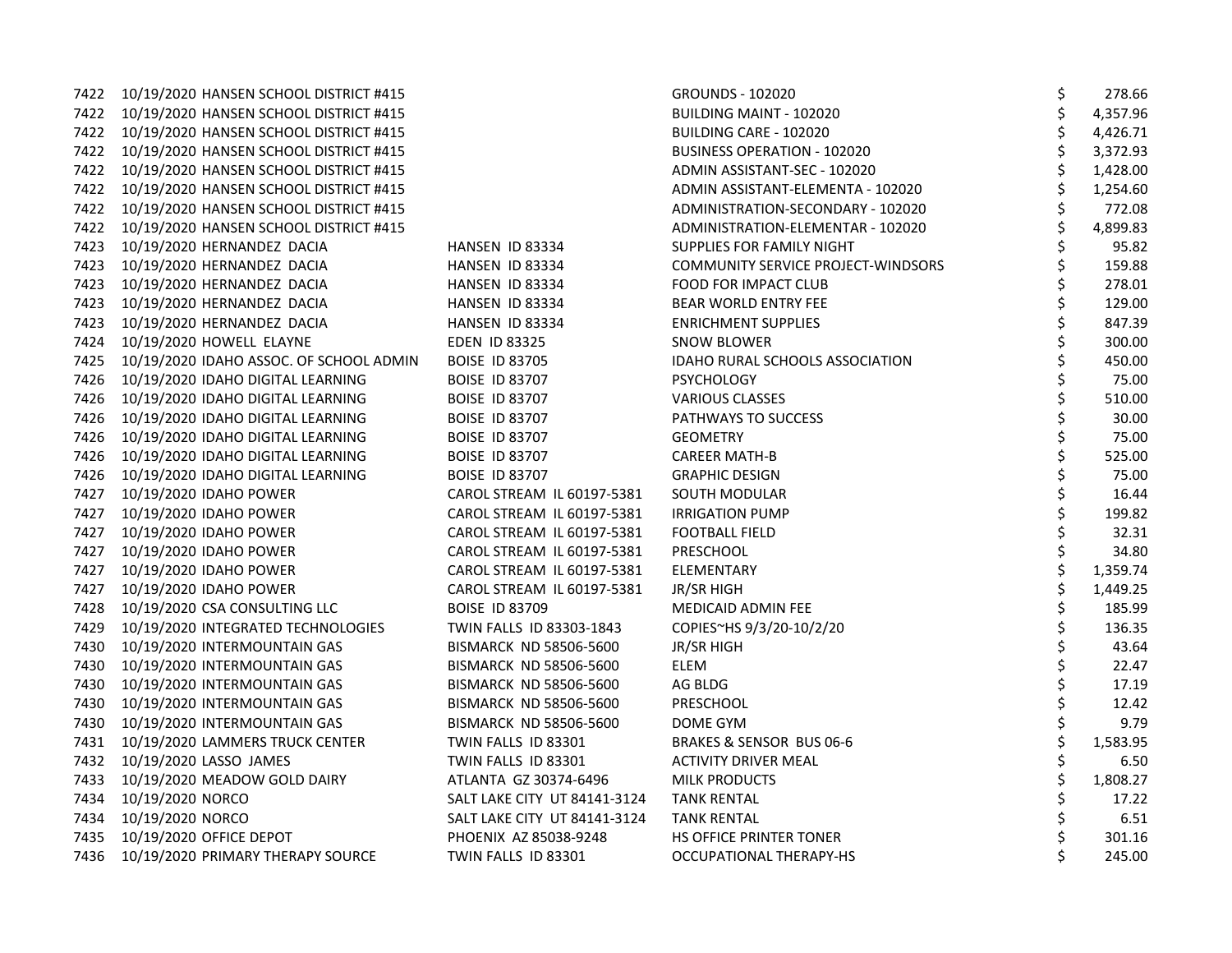|      | 7436 10/19/2020 PRIMARY THERAPY SOURCE   | TWIN FALLS ID 83301      | PAPERWORK/MILEAGE/CONSULT                 | \$<br>507.80   |
|------|------------------------------------------|--------------------------|-------------------------------------------|----------------|
|      | 7436 10/19/2020 PRIMARY THERAPY SOURCE   | TWIN FALLS ID 83301      | PHYSICAL THERAPY-ELEM                     | \$<br>350.00   |
|      | 7436 10/19/2020 PRIMARY THERAPY SOURCE   | TWIN FALLS ID 83301      | OCCUPATIONAL THERAPY-ELEM                 | \$<br>840.00   |
|      | 7436 10/19/2020 PRIMARY THERAPY SOURCE   | TWIN FALLS ID 83301      | PHYSICAL THERAPY-HS                       | \$<br>210.00   |
| 7437 | 10/19/2020 RIDLEY'S                      | TWIN FALLS ID 83301      | PRESCHOOL SNACK & SUPPLIES                | \$<br>48.09    |
|      | 7438 10/19/2020 RIKIM INC                | KIMBERLY ID 83341        | UPGRADE WIRING IN COMPUTER ROOMS AT ELEM  | 494.65         |
|      | 7439 10/19/2020 SELECT SOURCE INC        | KIMBERLY ID 83341        | SUPPLIES TO REPAIR GYM WALL               | 28.34          |
| 7439 | 10/19/2020 SELECT SOURCE INC             | KIMBERLY ID 83341        | <b>HOOKS FOR BANNER IN DOME</b>           | 19.98          |
| 7439 | 10/19/2020 SELECT SOURCE INC             | KIMBERLY ID 83341        | SPRAY BOTTLES FOR DISENFECTANT            | \$<br>75.80    |
| 7439 | 10/19/2020 SELECT SOURCE INC             | KIMBERLY ID 83341        | <b>COPIES OF KEYS</b>                     | 7.77           |
| 7439 | 10/19/2020 SELECT SOURCE INC             | KIMBERLY ID 83341        | <b>FUNNEL</b>                             | \$<br>1.99     |
|      | 7439 10/19/2020 SELECT SOURCE INC        | KIMBERLY ID 83341        | TRAPS FOR MICE                            | \$<br>28.57    |
|      | 7439 10/19/2020 SELECT SOURCE INC        | KIMBERLY ID 83341        | SILICONE SPRAY                            | 5.99           |
| 7439 | 10/19/2020 SELECT SOURCE INC             | KIMBERLY ID 83341        | <b>DOOR KNOB FOR DOOR</b>                 | \$<br>14.99    |
|      | 7440 10/19/2020 SYSCO IDAHO INC          | BOISE ID 83717-0007      | <b>BURRITOS</b>                           | \$<br>299.96   |
|      | 7441 10/19/2020 TEK-HUT                  | TWIN FALLS ID 83301      | <b>INTERNET SERVICE</b>                   | \$<br>1,725.00 |
|      | 7442 10/19/2020 TOOLS FOR SCHOOLS        | EMMETT ID 83617          | <b>IMPACT CLUB FOOD SUPPLIES</b>          | \$<br>277.60   |
|      | 7442 10/19/2020 TOOLS FOR SCHOOLS        | EMMETT ID 83617          | <b>FOOD PRODUCTS</b>                      | \$<br>4,891.70 |
|      | 7443 10/19/2020 TORKELSON ELIZABETH      | TWIN FALLS ID 83301      | 4TH GRAD UNIT 1 JOURNEY TESTS (SEPT)      | 12.72          |
| 7443 | 10/19/2020 TORKELSON ELIZABETH           | TWIN FALLS ID 83301      | 4TH GRAD UNIT 1 JOURNEY TESTS (OCT)       | \$<br>12.72    |
| 7444 | 10/19/2020 VALLEY WIDE COOPERATIVE       | NAMPA ID 83687           | <b>HOMELESS FAMILY FUEL</b>               | \$<br>32.69    |
| 7444 | 10/19/2020 VALLEY WIDE COOPERATIVE       | <b>NAMPA ID 83687</b>    | <b>BUS FUEL</b>                           | \$<br>1,034.57 |
| 7444 | 10/19/2020 VALLEY WIDE COOPERATIVE       | NAMPA ID 83687           | <b>GROUNDS FUEL</b>                       | \$<br>8.32     |
|      | 7444 10/19/2020 VALLEY WIDE COOPERATIVE  | <b>NAMPA ID 83687</b>    | <b>GAS CREDIT</b>                         | (1.41)         |
|      | 7445 10/19/2020 VERIZON WIRELESS         | DALLAS TX 75266-0108     | <b>CELL PHONE</b>                         | \$<br>79.74    |
| 7446 | 10/19/2020 VISA                          | TWIN FALLS ID 83303-0249 | CACFP CLASS-S PETERSEN                    | \$<br>49.00    |
| 7446 | 10/19/2020 VISA                          | TWIN FALLS ID 83303-0249 | ZOOM SUBSCRIPTION FOR BOARD MTGS          | \$<br>44.97    |
| 7446 | 10/19/2020 VISA                          | TWIN FALLS ID 83303-0249 | <b>SERVSAFE BOOK &amp; TEST</b>           | \$<br>133.55   |
|      | 7446 10/19/2020 VISA                     | TWIN FALLS ID 83303-0249 | <b>FAMILY NIGHT SUPPLIES-LAKESHORE</b>    | \$<br>108.05   |
|      | 7446 10/19/2020 VISA                     | TWIN FALLS ID 83303-0249 | QUIET BINGO CHIPS-S & S WORLDWIDE         | 47.92          |
| 7446 | 10/19/2020 VISA                          | TWIN FALLS ID 83303-0249 | EDGAR WORKSHOP-E HOWELL                   | \$<br>195.00   |
| 7446 | 10/19/2020 VISA                          | TWIN FALLS ID 83303-0249 | STUDENT OF THE MONTH SHIRTS               | 738.15         |
| 7446 | 10/19/2020 VISA                          | TWIN FALLS ID 83303-0249 | POWER UP SUMMIT REG-21ST CENTURY DIRECTOR | 75.00          |
| 7446 | 10/19/2020 VISA                          | TWIN FALLS ID 83303-0249 | PARENT/TEACHER CONFERENCE SOFTWARD        | \$<br>140.00   |
| 7447 | 10/19/2020 WAYMENT BOB                   | HANSEN ID 83334          | <b>ACTIVITY DRIVER MEALS</b>              | \$<br>13.00    |
|      | 7448 10/19/2020 WORDEN VALERIA           | HANSEN ID 83334          | <b>ACTIVITY DRIVER MEAL</b>               | 6.50           |
| 7449 | 10/19/2020 SOS DRIVING SCHOOL            | TWIN FALLS ID 83301      | FALL 20-21 DRIVERS TRAINING               | \$<br>400.00   |
|      | 7450 10/19/2020 WESTERN WASTE SERVICES   | JEROME ID 83338          | <b>WASTE REMOVAL</b>                      | \$<br>196.20   |
|      | 7450 10/19/2020 WESTERN WASTE SERVICES   | JEROME ID 83338          | <b>WASTE REMOVAL</b>                      | 124.55         |
|      | 7451 10/19/2020 SHOBE AMANDA             | KIMBERLY ID 83341        | MIGRANT LIAISON MILEAGE                   | \$<br>50.89    |
|      | 7452 10/19/2020 SERVICE ALTERNATIVES INC | COUPEVILLE WA 98239-0595 | RR-BCA1 WORKBOOKS-ADVANCED                | \$<br>99.90    |